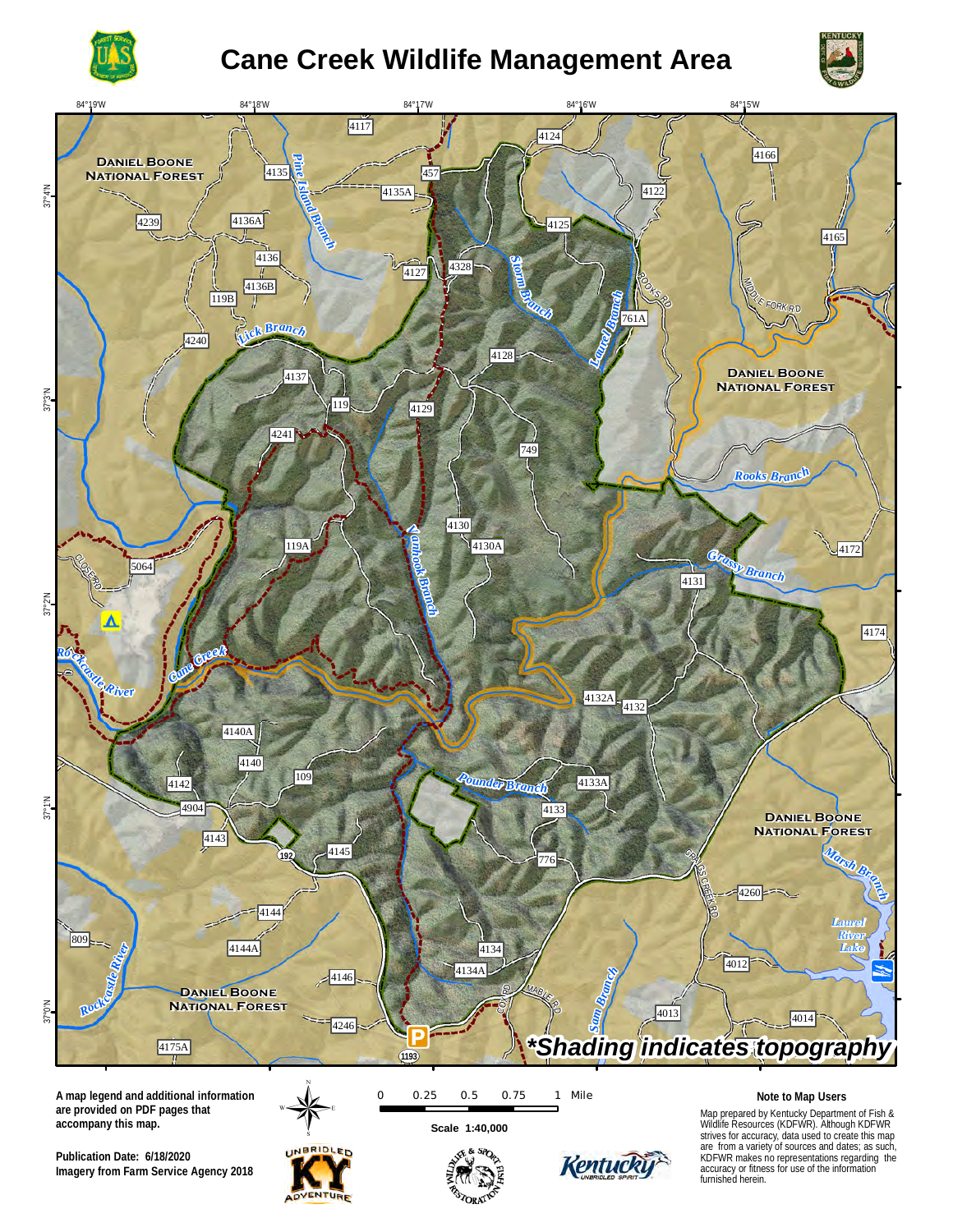# Cane Creek WMA Information



Regional Locator



### WMA Overview

**Location & Size:** Laurel County, 6,677 acres **Contact:** (606) 376-8083; London Ranger district 606-864-4163 **Elevation:** minimum 728 feet, maximum 1296 feet. **Entrance GPS coordinates**: Latitude N 36.99752, Longitude W -84.28476 **Area Habitat:** mostly forest: open land 6%, forest 94%, wetland 0%, open water 0%.

#### **Directions & Description:**

Approximately 15 miles west of London. To access northern portion, from London: take HWY 192 west approximately 6 miles. Turn right on Line Creek-Cold Hill RD (FR 56). Travel 2.7 miles and bear left on FR 119 (gravel road). Travel 5.9 miles to the WMA on the left. Southern section accessed directly from HWY 192. Use map to access desired destination.

Access by interior roads and traversed by Sheltowee Trace trail. Primarily hilly, steep terrain, mostly forested with only a few openings.

No developed facilities. For camping check with owner. Within Daniel Boone National Forest. Owned by U.S. Forest Service

### Online Resources

Public Hunting Area users must abide by the Kentucky hunting, trapping, and fishing regulations. It is incumbent on persons using Public Hunting Areas to become familiar with these regulations. Kentucky Department of Fish & Wildlife Resources provides these regulations on our Web site at [fw.ky.gov](http://fw.ky.gov/) or by calling 1-800-858-1549.